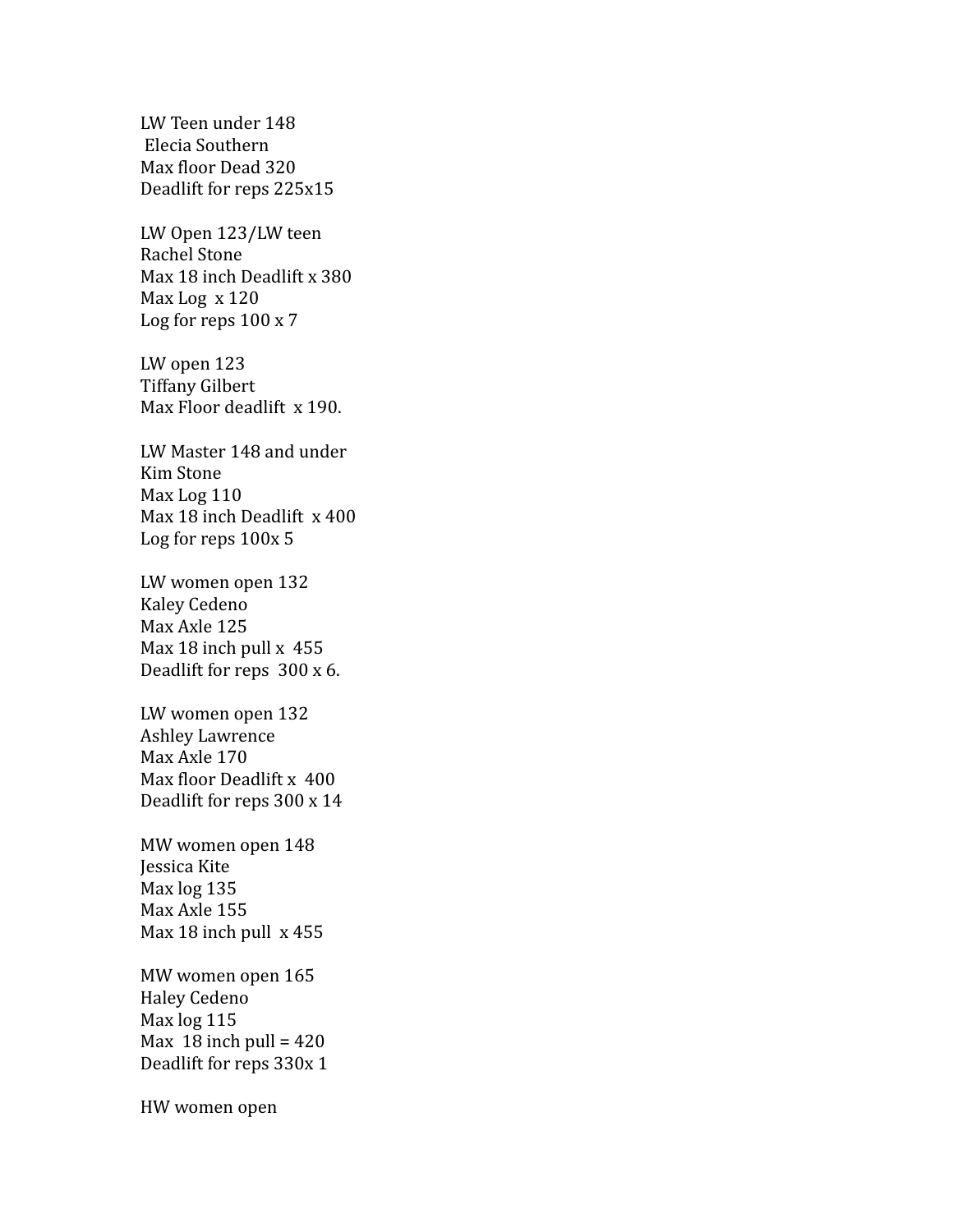Tamecia Robinson Max 18 inch pull =  $405$ HW master women Melissa Robbins Max 18 inch pull =  $480$ Max Axle 150 HW master women Kathi Hamilton Max 18 inch pull  $=280$ LW teen men Trenton Whitted 18 inch pull  $= 535$ LW mens open 148 Brad Baldwin Max Axle  $=220$ LW mens open 165 Asa Nance Max  $log = 190$ Max floor deadlift = 525 LW mens open 181 Matt Owens  $Max Axle = 285$ Axlw for Reps 450 x 11 LW mens open 181 Thad Roush Deadlifts for reps 450 x 8 LW mens open 181 Mike Sidwell Max 18 inch pull =  $900$ . MW mens open 198 Ryan Coffman Max 18 inch x425 MW mens open 198 Jeff Whitted Max 18 inch pull =  $755$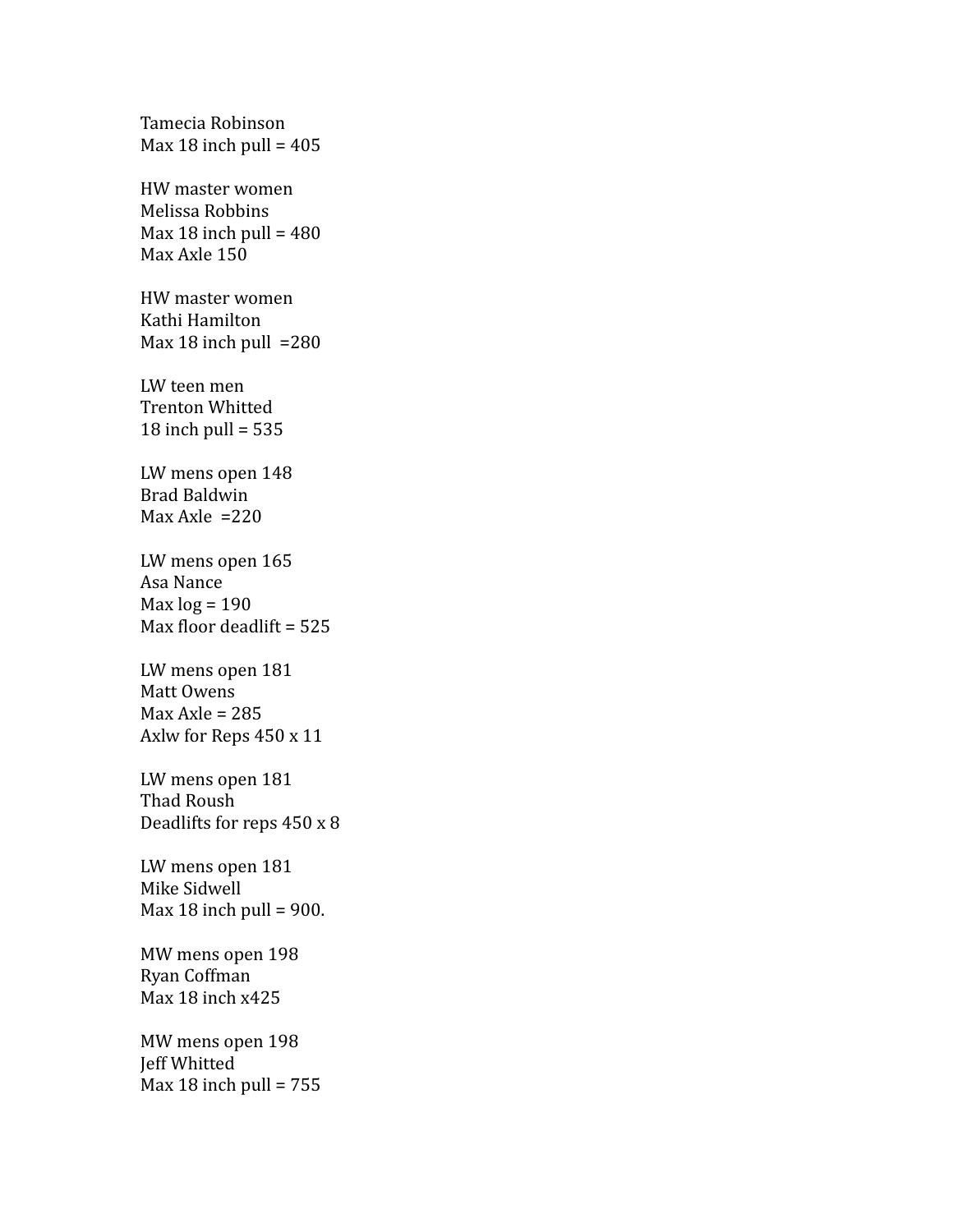MW mens open 198 Jeff Housha Axle for reps 260 x 3

MW mens open 198 Eric Chapman Max Log x 210 Max 18 inch pull x 755

MW mens open 198 Anthony Belenchia Max 18 inch x 860 Axle for reps 260 x 6

MW mens open 198 Zack Bam Bam Knickman Max log x 300 Deadlift for reps 550 x 7

Mw mens open 198 Casey Day Max log x 270 Max 18 inch pull =  $900$ 

MW mens open 198 Quint Zanbon Max log x 300  $Max Axle = 280$ Max 18 inch pull =750

MW mens open 220 Cory Brown Max log x 235 Max axle x 220

MW mens open 220 Kyle Rudolph Max log x 225 Max floor deadlift x 515

MW mens open 220 Kevin Cavinder Max 18 inch pulls x 700

MW mens open 220 James Dalton 3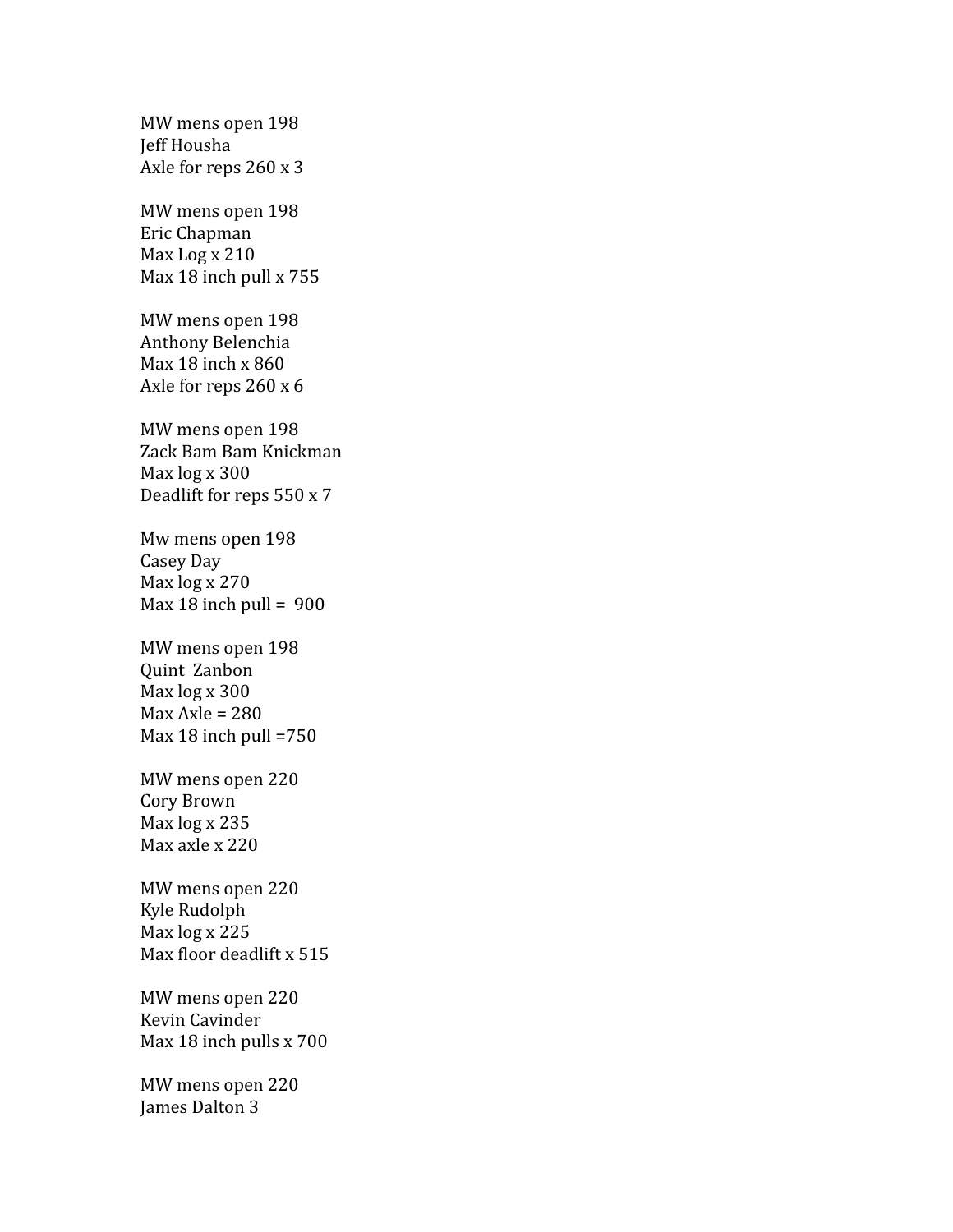Max log x 260 Max floor deadlift x 495

MW mens open 220 Shan Schumaker Max Floor Deadlifts x 720

MW mens open 220 Drew Whitted Max floor deadlift x 685 Max 18 pull 800 Deadlift for reps 550 x 6.

MW mens open 220 John Albrecht Max log x 310 Max floor x 600 Max 18 inch pull 750

MW mens open 220 Chase Karnes Max log x 330 Max floor Deadlift x 675

Mw mens open 220 Addison Overby Max log x 280 Max 18 inch pull x 870

HW mens open 242 Brad Southern Max floor Dead lift x 690 Max 18 inch pull x 880

HW mens open 242 Clayton Purcelli Max floor deadlift x 585

HW mens open 242 Jordan Donaldson Max Log x 300 Max 18 inch pull x 805

HW mens open 242 Keith Thompson Max floor Deadlift x 625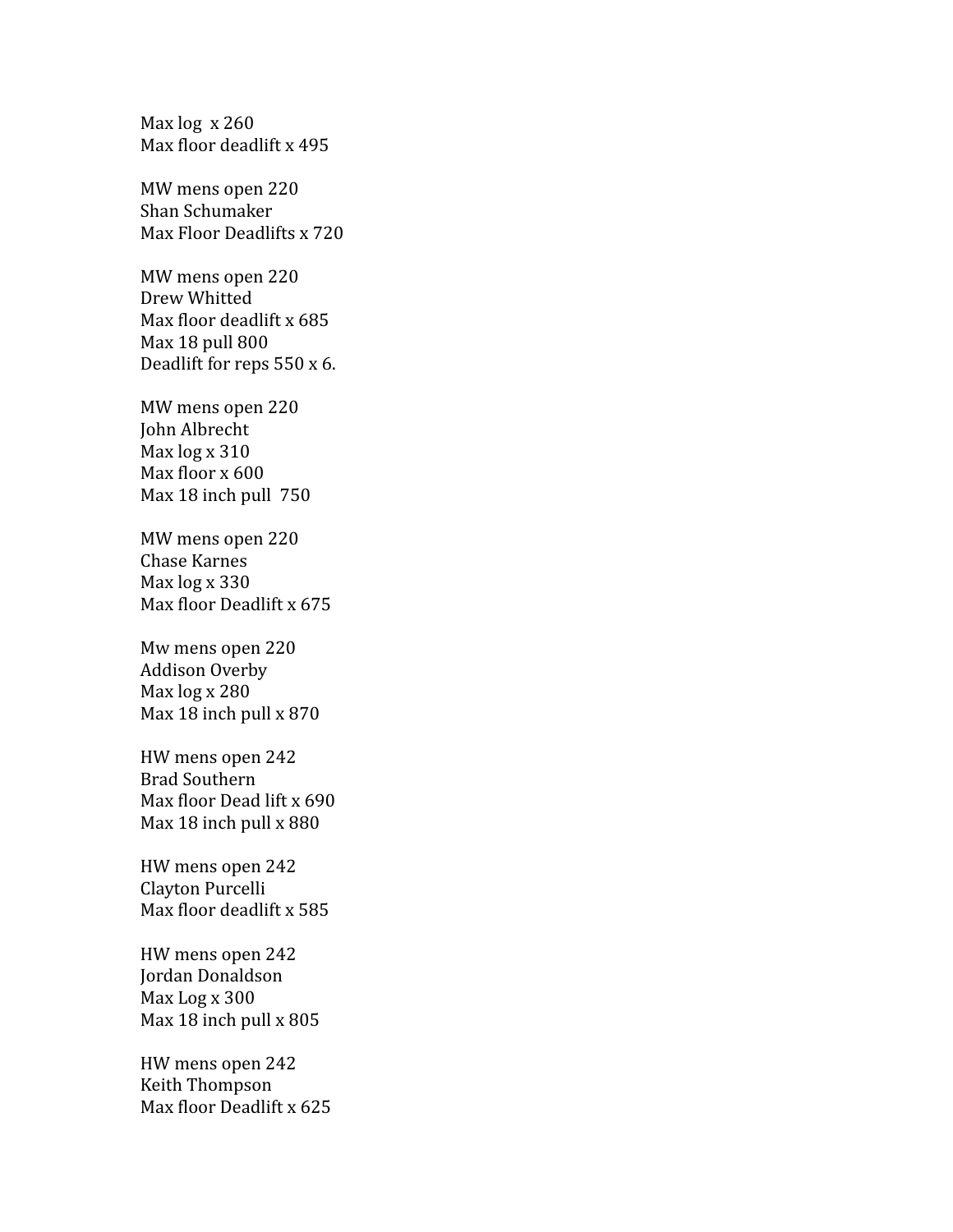HW mens open 275 BJ Barabas Max log 340 Max floor deadlift x 800

HW mens open 275 Adam Derks Max Log x 360 Max floor Dead lifts x 840 Max 18 inch pull= 1050

SHW mens open Aaron Kammeyer Max log x 230

SHW mens open Harle Brown Max Floor deadlift x 565 Max 18 inch pull x 605

SHW mens open Ryan Hamilton Max floor deadlift x 680 Max 18 inch pull x 740

SHW mens open Jacob Dagel Max Axle x 350 Max floor Deadlift x 575

SHW mens open Colt Swanson Max 18 inch pull x 1055 Deadlift for reps 650 x 5

SHW mens open Nick Wheat Max log x 380 Max floor deadlift x 700

SHW mens open Ian Darr Max Log x 420